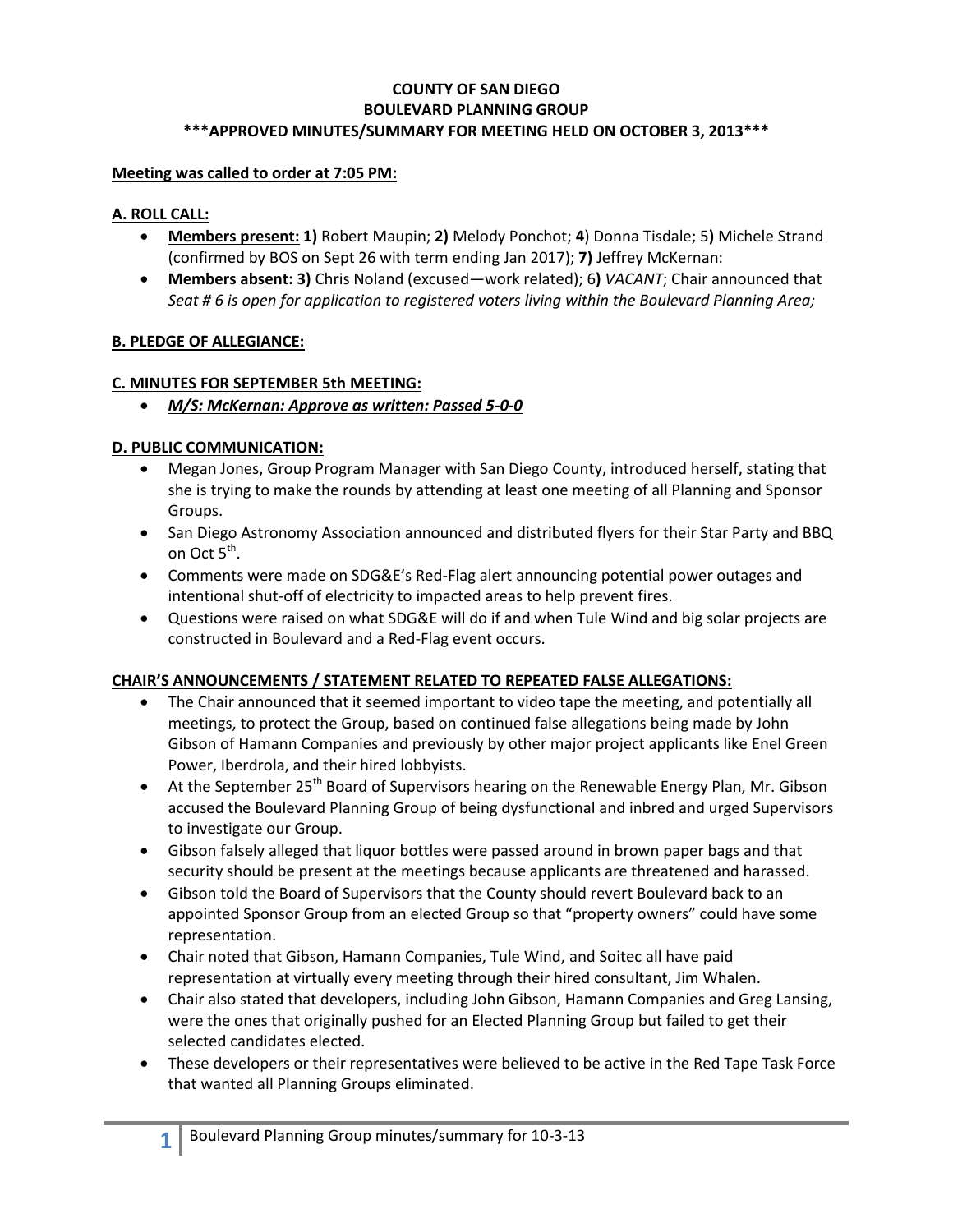- Chair further stated that she believed the same developers were involved in the anonymous "bulk mail" sent out from the unidentified "Bill", with no return address, that attacked her personally with false allegations.
- When asked what was being said about the Group behind closed doors, one Staffer said that someone allegedly said they "had a gun". Chair stated her response was that most rural residents have guns for self defense.
- The Chair reported speaking face-to-face with Deputy Matt McClendon, on October 2<sup>nd</sup>, when he stopped after seeing her parked along Old 80 taking photos of the new Fox Solar project site.
- Deputy McClendon was asked, again, if any complaints had been filed with the Sheriff's Department about threats of violence or other issues related to our Planning Group— McClendon said 'absolutely not'.
- The Chair reported asking numerous Sheriff's Department representatives the same thing when similar false allegations were made by representatives from Enel Green Power, Iberdrola, and their hired lobbyists. The response was "NO".
- When asked, Deputy McClendon confirmed that it is a misdemeanor to file a false complaint so maybe that is why no complaints have been filed despite continued false allegations

# *\*JIM WHALEN ACCEPTED THE CHAIR'S OFFER TO TAKE HIS PROJECT UPDATES (Soitec; RAR; RAR Road; Tule Wind) OUT OF ORDER SINCE HE HAS A LONG DRIVE HOME. THERE WERE NO OBJECTIONS*

# **E. ACTION ITEMS:**

- **1. COMMUNITY CHOICE AGGREGATION (CCA) UPDATE (SDG&E ALTERNATIVE) & HIGHLY PRODUCTIVE BACKYARD SOLAR AND STORAGE FOR VERY LOCAL RESILIENCE & MICROGRIDS: SHOULD THE GROUP SUPPORT CCA?** 
	- Chair reported that Mr. Sharman had to cancel and asked to reschedule to November  $7<sup>th</sup>$ meeting

## **2. NEW BOULEVARD FIRE STATION:**

- Should Group provide updated input to the new project manager on plans and design for new fire station to be built at new Ribbonwood Road site; address new well concerns; address current station's dark days?
- There was a brief discussion on the need for a  $Q & A$  session with Darlene Cervantes, the County's new project manager for the new Boulevard Fire station; artesian well /water loss concerns; major concerns with consistent lack of staffing / dark days at existing Boulevard Fire and Jacumba Fire.
- *M/S: Maupin/Strand: Request project manager for new Boulevard Fire Station to come to November 7th meeting for Q & A session: Passed: 5-0-0*

## **3. REAL EAST COUNTY FIRE SAFE COUNCIL:**

- Request for Group input for the Community Wildfire Protection Plan (CWPP) by end of October.
- Received Howard Cook's Jacumba Sponsor Group comments and request to Dianne Jacob for help on dark days at Jacumba and Boulevard stations—dated 9-27 before & 9-30-13 after Fire Safe meeting.
- At the Aug 2 meeting, it was agreed that Jeff McKernan and Tammy Daubach would be an adhoc committee for the Planning Group that would report back.
- Daubach introduced Orson who is consulting with the Real East County Fire Safe Council on the CWPP.
- Daubach and McKernan reported they learned at the Sept 30<sup>th</sup> Fire Safe Councils meeting that ECO Substation mitigation funding meant for firefighting apparatus and special training is going to non-impacted stations at Lake Morena and Descanso instead of disproportionately impacted Boulevard & Jacumba fire stations that are currently dark.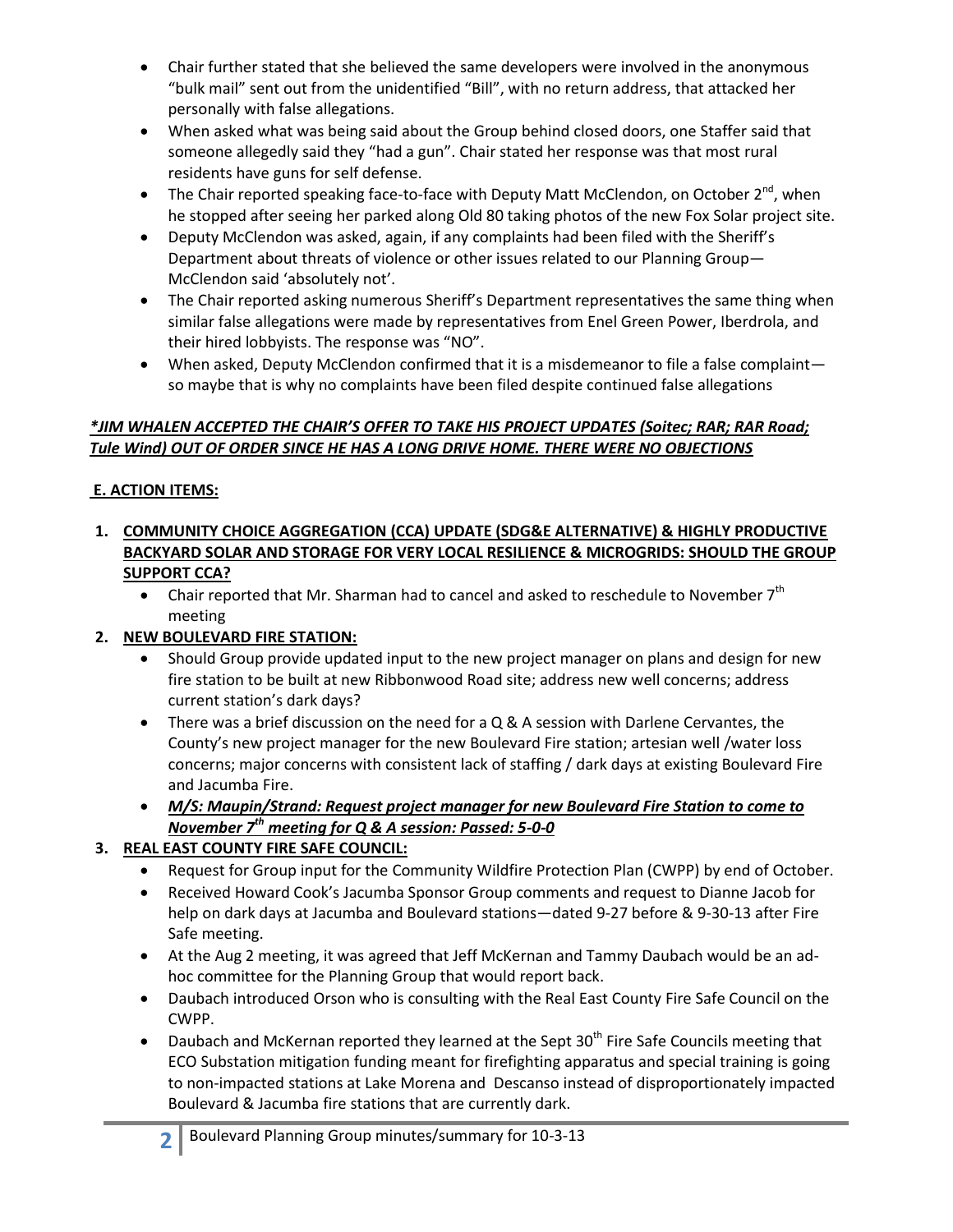- It was reported that SDG&E's Cameron Durckle stated, at that meeting, that ECO Substation had the largest footprint of any substation in California / nation.
- ISO inspector is due any day for fire insurance rating. Currently rated 9 with increase to 10 expected due to increased fire hazards generated by Sunrise Powerlink, ECO Substation, Boulevard Substation, new power lines and pending industrial scale wind and solar projects.
- Bob Maupin noted that CalFire's White Star station was built on high point on Tierra Del Sol Road to avoid heavy water trucks having to go uphill when leaving on a call and for the 360 degree views.
- *M/S:McKernan/Maupin: Authorize Chair to write CWPP letter with current and previous concerns raised by November 1st: Passed: 5-0-0*

# **F. GROUP BUSINESS: Announcements; correspondence; discussion items; project updates**

- Chair reported receiving information on a *new 12.5 MW 75 acre Kumeyaay Solar project planned by Infigen Energy* on Campo tribal lands between Infigen's Kumeyaay Wind turbines and the turbine substation on Williams Road, just north of I-8 (map provided in agenda package)
- No tribal action was taken on Kumeyaay Solar at Campo's September General Council meeting. No word if it will be on placed on the agenda for the Oct  $13<sup>th</sup>$  General Council meeting. Map is included in agenda package.

# **1. Border Patrol Report:**

No report. Budget cuts are reportedly restricting activities like community meetings.

# **2. Revitalization Report:**

- Tammy Daubach reported that East County has been taken off the maps and out of SANDAG plans
- Mt Health is still offering Senior Transportation Service for those over 60

# 3. **Fire Safe Council Report:**

- Tammy Daubach gave the report. Next meeting will be 6:30 Oct 28<sup>th</sup> at USFS Cottonwood Fire Station at 3134 Buckman Springs Road.
- $\bullet$  Oct 16<sup>th</sup> Start Smart community service program with Sheriff's Dept and Mt Empire Collaborative will be held at Mt Empire High from 5:30-9:00 PM. Dinner and child care. RSVPs are necessary.

## 4. **COMPREHENSIVE RENEWABLE ENERGY PLAN UPDATE:**

- Chair reported on Sept. 25<sup>th</sup> Board of Supervisors hearing. County vote / minutes provided in agenda package (see related Chair's report on page 1)
- Community Choice Aggregation (SDG&E alternative) was well supported. I spoke for the planning group, Bob Maupin and Ted Tibbetts, both neighbors of Soitec's TDS project spoke out.
- Industry was well represented, including Jim Whalen for ECRC, John Gibson For Hamann Companies; Patrick Brown (former Soitec project manager for County) was there for Soitec, Consultant Chris Brown (Sol Orchard and others?), cleantech, taxpayers association and others.
- Industry successfully pushed to remove critical economic cost/benefit analysis on the costs of various forms of renewable energy generation and the cost of transmission—and against pipelining projects—now gone from study.
- Supervisors voted to support Phase One of the plan that includes community choice,
- 5. **MAJOR PRE-APPLICATION MEETING SUMMARY FOR INFIGEN'S 30 MW FOX ACRES SOLAR (PDS2013- MPA-12-012):**
	- Chair reported that no MUP application has yet been filed. Review and discuss Pre-application Meeting summary of major issues, key decisions/determinations and guidance for project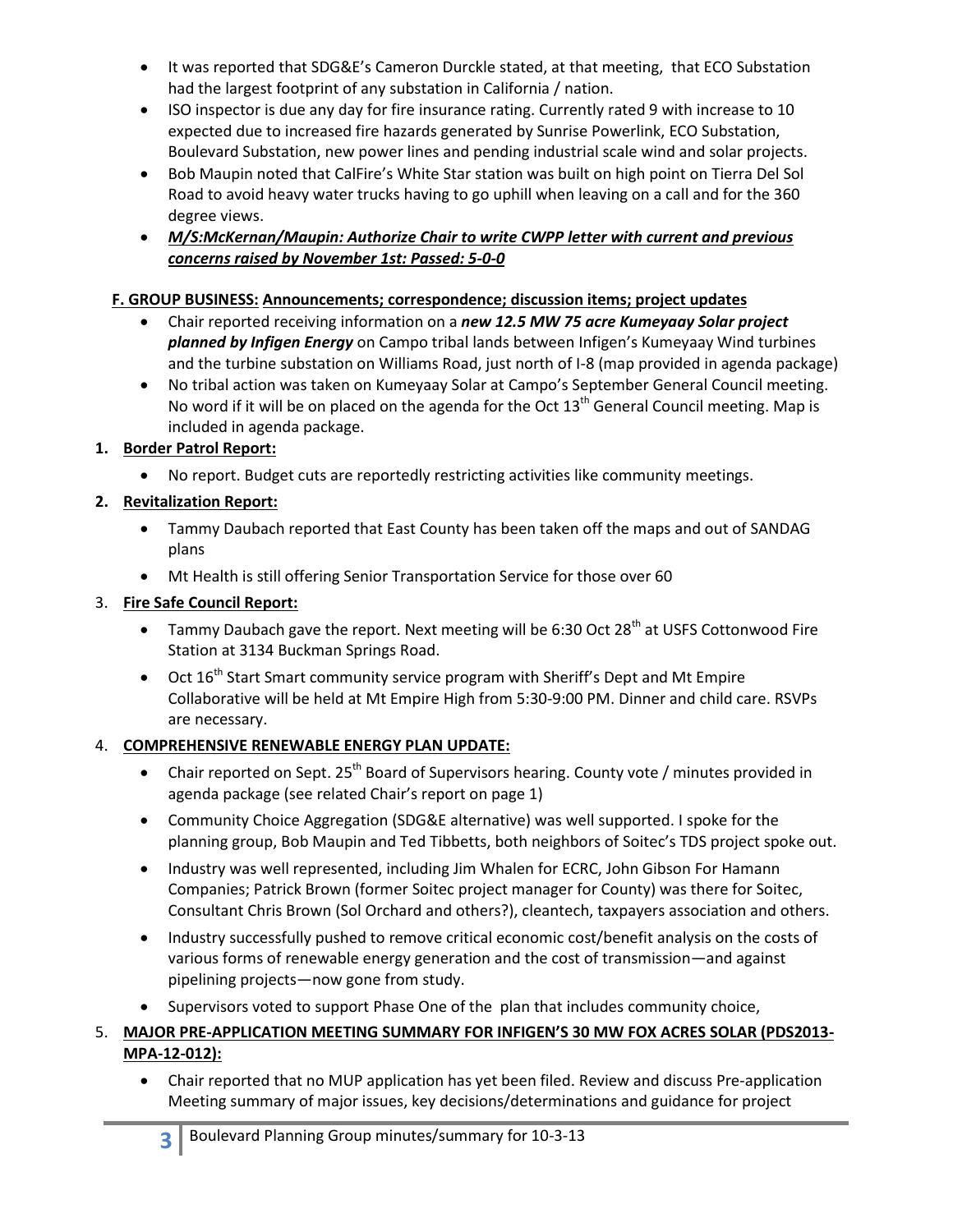processing documented in PDS letter dated September 5<sup>th</sup>. County letter was pretty strong on project impacts

- Project address: East of intersection of Hwy 94 and Tierra Del Sol Road: APN'S: 610-062-20, 21,46,47,48, 612-040-03, 53, 57, 59 & 612-041-01; Property owners: Robert & Mele Fox, 38951 Hwy 94.
- Concerns were expressed by group and public over yet another energy project proposal.

# **6. CHAPMAN RANCH SOLAR PROJECT:**

- Preliminary informal information received regarding a 50 acre solar project reportedly planned by Solar Electric Solutions LLC on 132.94 acres (APN 612-030-15) known as Chapman Ranch located at McCain Valley Road and Rocky Knoll Road north of I-8: Company website: http://www.solarelectricsolutions.com/
- A copy of the project area map included agenda packet.
- Chair reported that David Revelt, Director of Development, had met with her previously and with Bob Maupin, separately on the day the blade fell off one of the Ocotillo Wind turbines.
- Revelt later told the Chair they had decided not to meet with our planning group
- Chair reported having messages out to David Revelt and PDS to see where the project stands.

# 7. **PROGRAMMATIC EIR FOR 4 SOITEC SOLAR PROJECTS: 168.5 MW OF CONCENTRATING PV SOLAR (7,290 tracking CPV modules @1,200 sq ft each) TOTALING 1,473 ACRES: AB900 CERTIFICATION FOR FAST-TRACKING SIGNED BY GOVERNOR FOR RUGGED SOLAR AND TIERRA DEL SOL SOLAR:**

- 60 MW Tierra Del Sol Solar & 80 MW Rugged Solar projects are being evaluated at a projectspecific level. 6.5 MW LanWest and 22 MW LanEast evaluated at a programmatic level. County project manager: Ashley Gungle: 858-495-5375; Ashley.gungle@sdcounty.ca.gov; Documents posted here: http://www.sdcounty.ca.gov/pds/ceqa/GPA12-010.html
- Consultant Jim Whalen was present for applicant.
- Whalen confirmed that LanWest MUP application had been withdrawn.
- When asked why and if LanWest would return, Whalen responded that the LanWest Power Purchase Agreement (PPA) was needed for another project and that LanWest could return.
- Chair reported talking to Ashley Gungle earlier in the day—who reported that the EIR release had been pushed back to end of October—waiting for applicants to answer all their questions.
- Staff is considering taking Soitec's tour of 1.5 MW Newberry Springs project had been delayed on Soitec's end.
- Chair reported going to Newberry Springs and strongly suggested others take the trip to see just a small example of what is coming to Boulevard.
- Soitec's Groundwater investigation is still under review by Jim Bennett, County groundwater geologist
- Discussion on whether to hold the Soitec Draft PEIR public meetings as part of a Planning Group meeting guided by our group, or to hold a separate meeting controlled by County staff
- There was a consensus that it would be better to hold the Draft PEIR meeting through our Planning Group.

8. **ROUGH ACRES RANCH CAMPGROUND/CONFERENCE CENTER/ROCKCRUSHING: COUNTY'S** *FIRST ITERATION REVIEW OF INITIAL STUDIES***: MUP #11-002; 3300-12-020(P12-020); 3300-12-021(P-12- 021):** 

 2750 MCCAIN VALLEY ROAD: 753 ACRES ZONED RL80/A72: Rough Acres Foundation / Jeff Hamann: MUP for Conference /Corporate Retreat Center; Skeet Shooting range; 2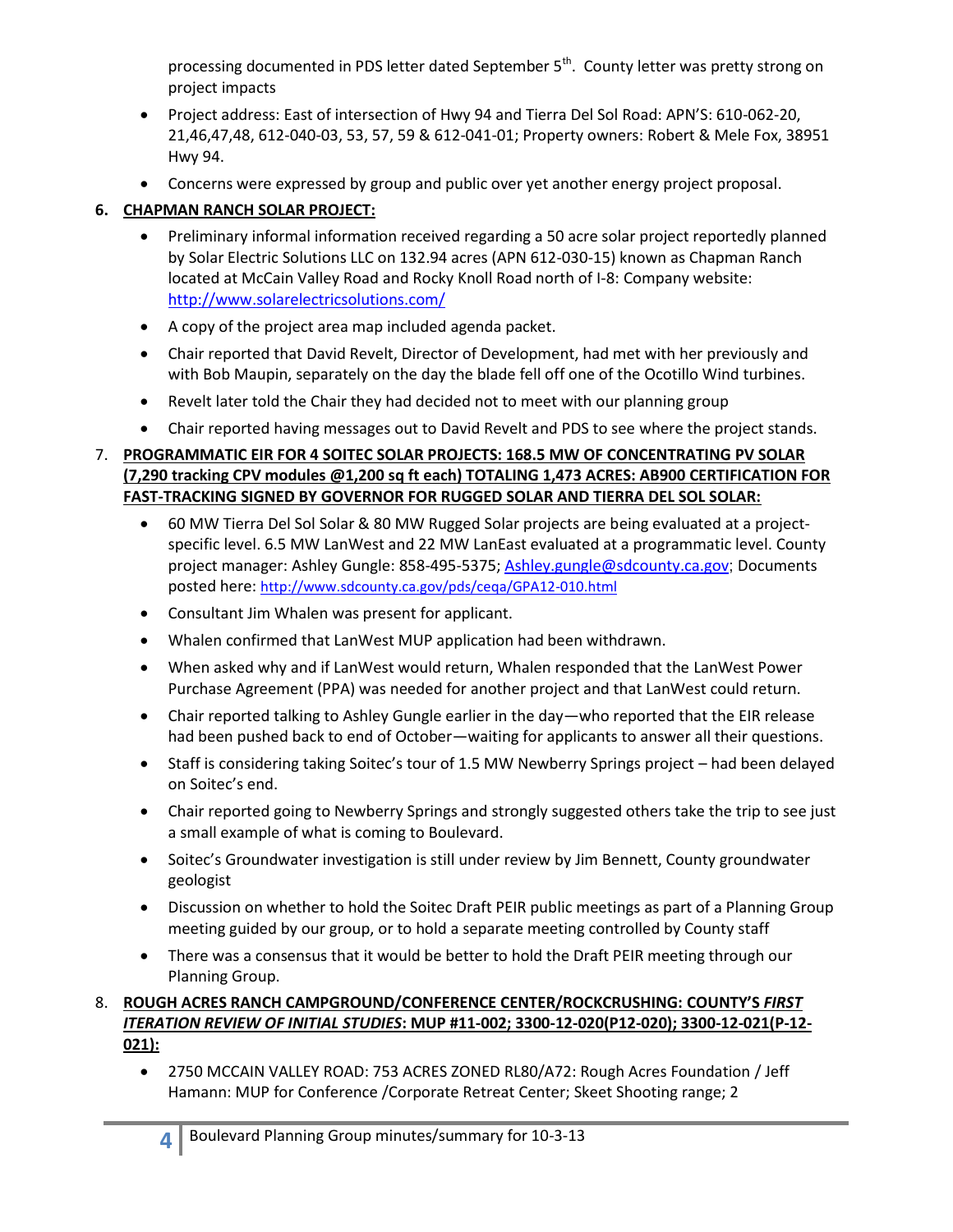Campgrounds; 200 seat amphitheater; 3 private residences with barns; agricultural barns. Project access via Ribbonwood and McCain Valley Road. County Project Manager: Jim Bennett; jim.bennett@sdcounty.ca.gov; (858) 694-8846. *Group recommended EIR at Sept 5th meeting*

- Jim Whalen was present for applicant.
- Letter requesting EIR is under review by the County
- EIR decision expected in 2-3 weeks.

### 9. **ROUGH ACRES RANCH ROAD MAJOR GRADING PERMIT: PDS2011-2700-15622: APPLICANT GREGG HAMANN: CONSIDER ENDORSING CHAIR'S COMMENTS:**

- New private connector road proposed between Ribbonwood Road and McCain Valley Road to serve as access for Iberdrola's Tule Wind, Soitec Solar's Rugged Solar and proposed Rough Acres Campground & Conference Center. Director of Planning and Development Services, Mark Wardlaw, will make decision without holding a public hearing. Project Manager: Kenneth.Brazell@sdcounty.ca.gov ; 858-694-2728 ph; 858-694-8928 fax.
- Jim Whalen was present for applicant
- Project neighbor, Linda Shannon, again stated that the new road needs to be chained off to prevent public (riff-raff) access and trespassing
- Shannon also raised concerns with road impacts on flooding and erosion to her property and has already seen some problems.
- Whalen agreed to Chair's request to help Shannon arrange a meeting with the County project manager to address her concerns.

### 10. **LIVE OAK SPRINGS BULK WATER SALES; DUDEK'S NEW WORK PLAN FOR SOURCE CAPACITY STUDY & MODIFIFED CPUC DECISION FOR RECEIVERSHIP:**

- CPUC's Decision D1307036 Modifies Presiding Officer's Decision Authorizing Superior Court Action for Appointment of a Receiver for Live Oak Springs Water Company and closes Proceeding: http://docs.cpuc.ca.gov/PublishedDocs/Published/G000/M074/K173/74173903.PDF . All CPUC proceeding documents are posted here including Nazar Najor's Request for Rehearing filed August  $7<sup>th</sup>$  and CPUC's response: http://delaps1.cpuc.ca.gov/CPUCProceedingLookup/f?p=401:57:966144526716101::NO
- Nothing new to report

### 11. **SDG&E's NEW 85-ACRE ECO SUBSTATION, 13 MILES OF NEW TRANSMISSION LINE, AND NEW LARGER BOULEVARD SUBSTATION:**

- Currently under construction in Jacumba and starting in Boulevard and Jewel Valley.
- Controversial bulk groundwater sales have been challenged.
- Contacts during construction: ecosub@dudek.com; (800) 371-8854. CPUC Construction Mitigation & Monitoring documents and reports are posted here: http://www.cpuc.ca.gov/environment/info/dudek/ecosub/MMCRP.htm
- CPUC project manager informed the Chair that Campo bulk water sales are in compliance-
- Chair stated it looks like manager just re-approved her own decision
- Project was reportedly stopped for over a week over cultural resources
- Boulevard site and Jewel Valley FLY YARD are in full swing
- 10,000 gallon water trucks fill up tanks at Jewel Valley and then smaller trucks fill up from there and drive back out Jewel Valley Road to Boulevard site
- Chair reported stopping across from the Boulevard Substation construction site to take photographs, standing in Old 80 public Right of Way, and was immediately approached and